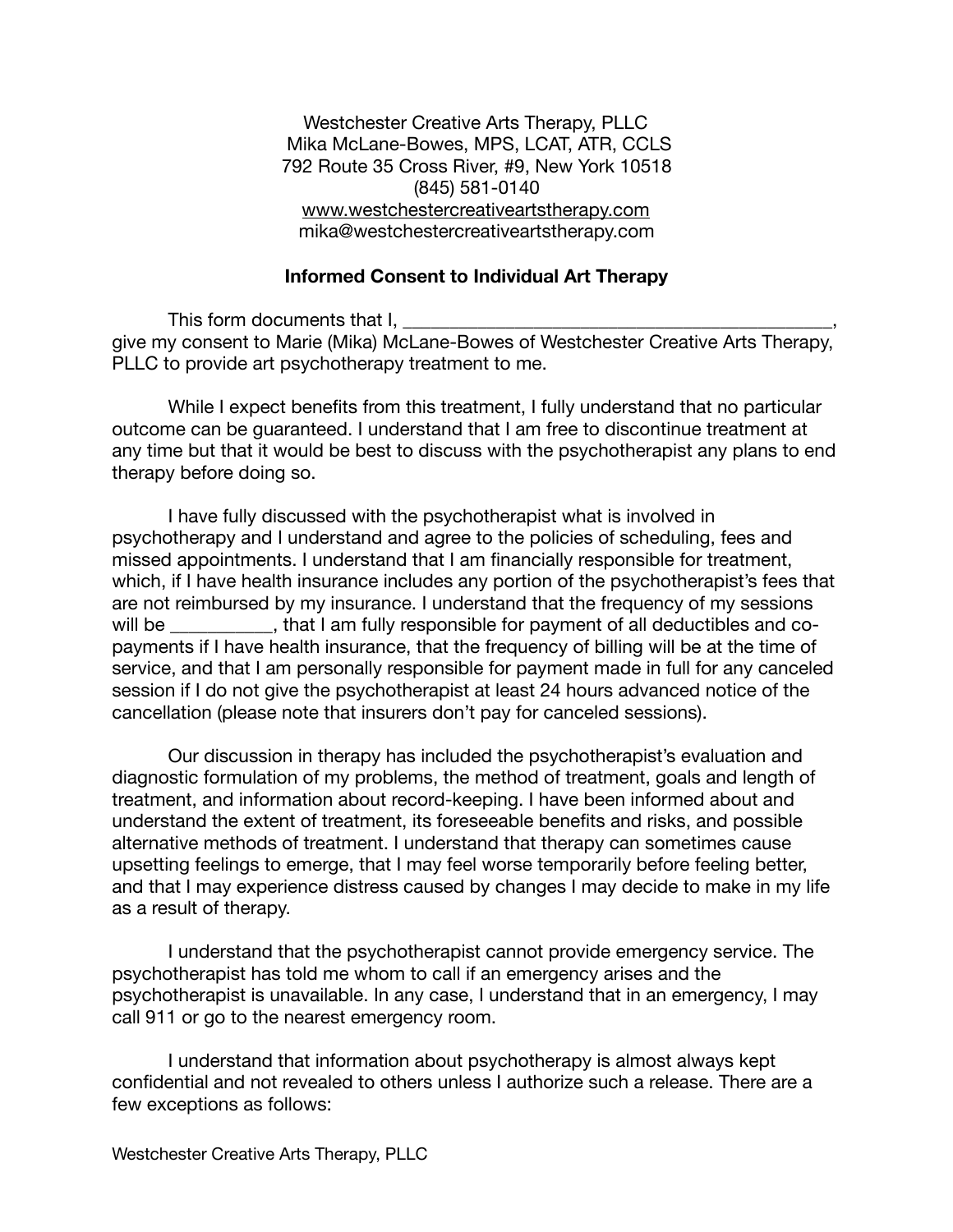1. The psychotherapist is required by law to report suspected child abuse or neglect to the proper authorities. The psychotherapist is also mandated to report to the authorities patients who are at imminent risk of harming themselves or others. For the purpose of those authorities checking to see whether such patients are owners of firearms, and if they are, or apply to be, then limiting and possibly removing their ability to posses them.

2. If I tell the psychotherapist that I intend to harm another person, the psychotherapist must try and protect the endangered person, including by telling the police, or the person and other health care providers. Similarly, if I threaten to harm myself, or my life or health is in any immediate danger, the psychotherapist will try to protect me, including, by telling others such as my relatives or the police and other health care providers, who may be able to assist in protecting or assisting me.

3. If I am involved in certain court proceedings the psychotherapist may be required by law to reveal information about my treatment. These situations include child custody disputes, cases where a therapy patient's psychological condition is an issue, lawsuits or formal complaints against the psychotherapist, civil commitment hearings and court-related treatment.

4. If my health insurance or managed care plan will be reimbursing or paying the psychotherapist directly, they will require that I waive confidentiality and that the psychotherapist give them information about my treatment.

5. The psychotherapist may consult with other healthcare professionals about my treatment, but in doing so will not reveal my name or other information that might identify me. Further, when the psychotherapist is away or unavailable, another psychotherapist may answer calls and so will need to have some information about my treatment.

6. If an account with the psychotherapist becomes overdue and responsible parties do not work out a payment plan, the psychotherapist will have to reveal limited information about the patient's treatment in taking legal measure to be paid. This information will include my name, address, dates and types of treatment and about due.

In all of the situations described above, the psychotherapist will try to discuss the situation with me, or notify me, before any confidential information is released, and will reveal only the least amount of information that is necessary.

If I am participating in a managed care plan, I have discussed with the psychotherapist the plan's limits, if any, on the number of therapy sessions. I have discussed with the psychotherapist my options for continuation of treatment when my managed care benefits end.